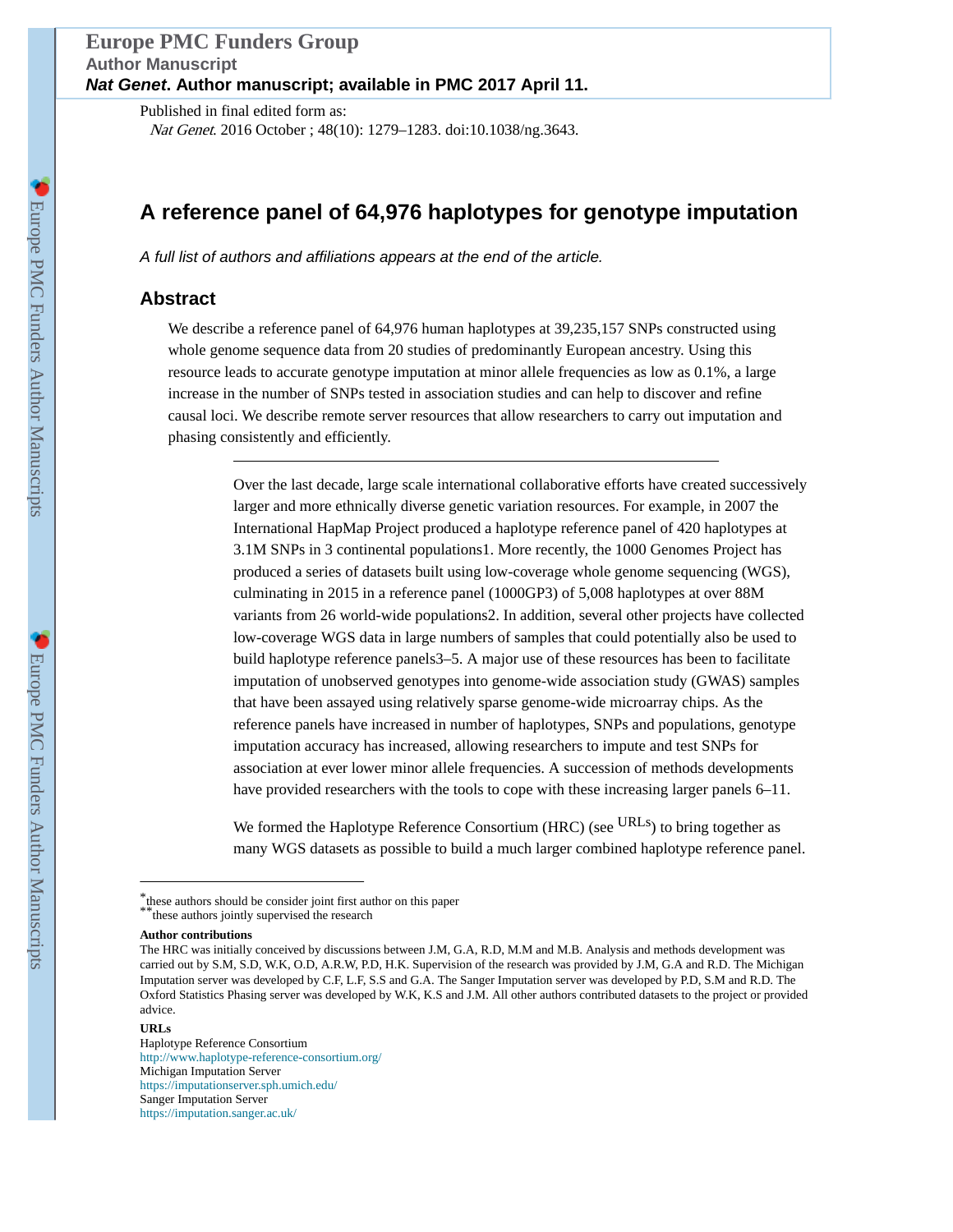By doing so, our aim is to provide a single centralized resource for human genetics researchers to carry out genotype imputation. Here we describe the first HRC reference panel that combines datasets from 20 different studies (Supplementary Table 1). The majority of these studies have low-coverage WGS data (4-8X coverage) and are known to consist of samples with predominantly European ancestry. However the 1000 Genomes Phase 3 cohort, which has diverse ancestry, is also included. This reference panel consists of 64,976 haplotypes at 39,235,157 SNPs that have evidence of having a minor allele count (MAC) greater or equal to 5.

We took the following approach to create the reference panel. We combined existing sets of genotype calls from each study to determine a 'union' set of 95,855,206 SNP sites with  $MAC \ge 2$ . After initial tests, we decided for this first version of the HRC panel not to include small insertions and deletions (indels), since these were very inconsistently called across projects. We then used a standard tool to calculate the genotype likelihoods consistently for each sample at each site from the original study BAM files (see Methods) and make a baseline set of non-LD based genotype calls. We next applied a number of filters to remove poor quality sites (see Methods). We restricted this site list to sites with  $MAC \geq$ 5 based on the calls made originally by the individual studies, corresponding to a minimum minor allele frequency (MAF) of 0.0077%, then added back sites that are present on several commonly used SNP microarray chips in GWAS. Sites with lower MAF would be likely to be poorly imputed. This site list consisting of 44,187,567 sites exhibited improved quality compared to the unfiltered  $MAC \ge 5$  site list when assessed by measuring a per sample transition-to-transversion (Ts/Tv) ratio (Supplementary Figures 1-2). We also detected and removed 301 duplicate samples across the whole dataset (see Methods).

Calling genotypes and phasing using low-coverage WGS data has been a computational challenging step for many of the 20 studies providing data. To reduce computation, we carried out this step on genotype likelihoods from all 32,611 samples together, and leveraged the original separately called haplotypes from each study to help reduce the search space of

Oxford Phasing Server <https://phasingserver.stats.ox.ac.uk/> Genotype Likelihood calculation scripts <https://github.com/mcshane/hrc-release1> GLPhase <http://www.stats.ox.ac.uk/~marchini/software/gwas/gwas.html> ligateHAPLOTYPES [https://mathgen.stats.ox.ac.uk/genetics\\_software/shapeit/shapeit.html](https://mathgen.stats.ox.ac.uk/genetics_software/shapeit/shapeit.html) Complete Genomics high-coverage WGS genotypes [http://ftp.1000genomes.ebi.ac.uk/vol1/ftp/technical/working/20130524\\_cgi\\_combined\\_calls/](http://ftp.1000genomes.ebi.ac.uk/vol1/ftp/technical/working/20130524_cgi_combined_calls/) 1000 Genomes Project OMNI genotypes [ftp://ftp.1000genomes.ebi.ac.uk/vol1/ftp/release/20130502/supporting/hd\\_genotype\\_chip/ALL.chip.omni\\_broad\\_sanger\\_combined.](ftp://ftp.1000genomes.ebi.ac.uk/vol1/ftp/release/20130502/supporting/hd_genotype_chip/ALL.chip.omni_broad_sanger_combined.20140818.snps.genotypes.vcf.gz) [20140818.snps.genotypes.vcf.gz](ftp://ftp.1000genomes.ebi.ac.uk/vol1/ftp/release/20130502/supporting/hd_genotype_chip/ALL.chip.omni_broad_sanger_combined.20140818.snps.genotypes.vcf.gz) 100,000 Genomes Project <http://www.genomicsengland.co.uk/the-100000-genomes-project/> GEMMA <http://www.xzlab.org/software.html> LocusZoom <http://locuszoom.sph.umich.edu/locuszoom/> 1000GP3 related samples [ftp://ftp.1000genomes.ebi.ac.uk//vol1/ftp/release/20130502/20140625\\_related\\_individuals.txt](ftp://ftp.1000genomes.ebi.ac.uk//vol1/ftp/release/20130502/20140625_related_individuals.txt) SNP chip site lists <http://www.well.ox.ac.uk/~wrayner/strand/>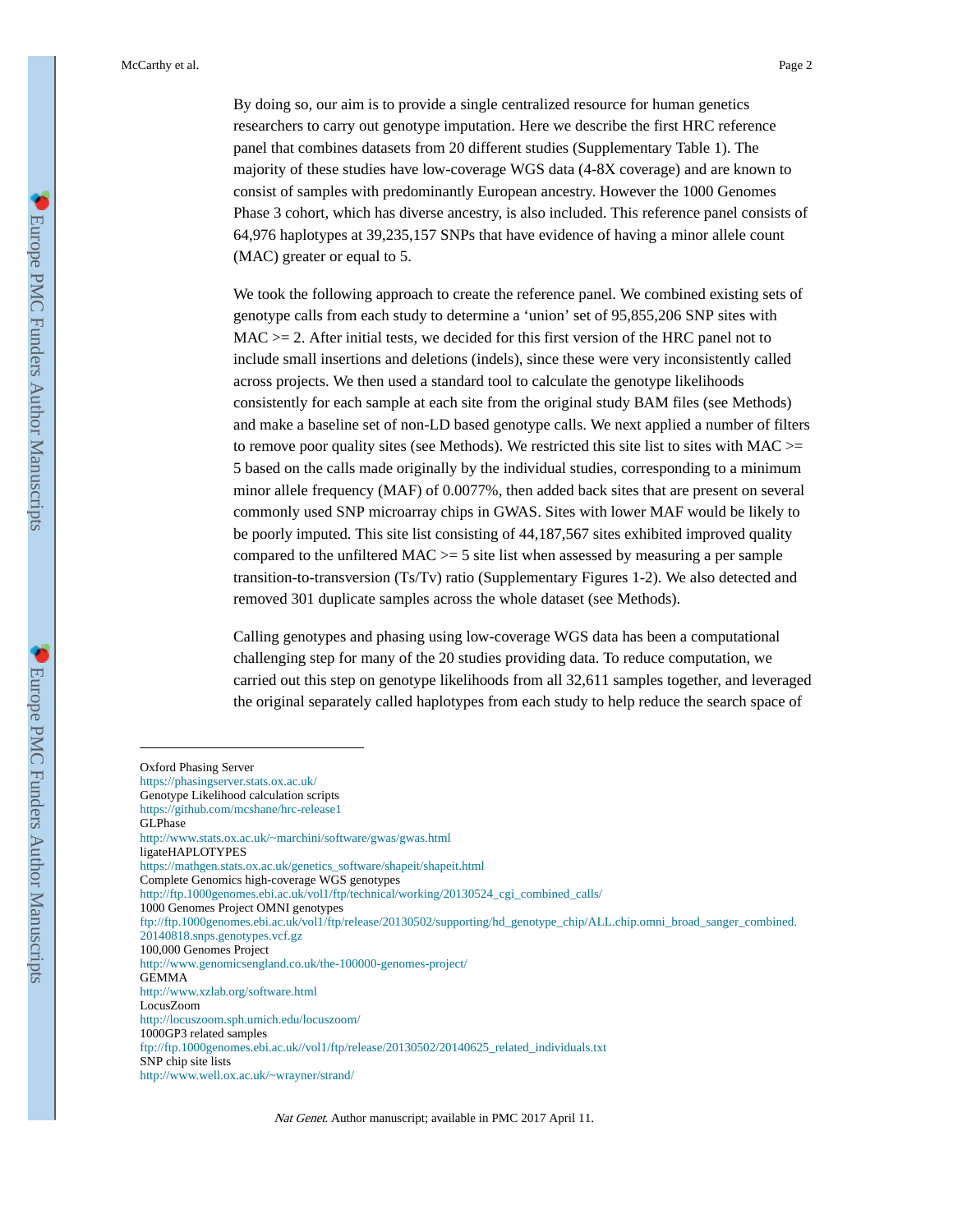the calling algorithm (see Methods). We then applied a further refinement step by re-phasing the called genotypes using the SHAPEIT3 method12, based on experience from the UK10K project, which found this re-phasing approach produced substantially improved imputation accuracy when using the haplotypes4. After final genotype calling, we removed a further 123 samples (see Methods) and filtered out 4,952,410 sites whose MAC after refinement and sample removal was below 5, resulting in a final set of 39,235,157 sites and 32,488 samples. By measuring genotype discordance of the called genotypes compared to Illumina OMNI2.5M chip genotypes available on the 1000 Genomes samples we showed that both our site filtering strategy and the increased sample size of HRC led to improved accuracy (Supplementary Table 2). For example, we obtained a non-reference allele discordance of 0.39% on the full HRC dataset with site filtering, compared to 0.67% on the subset of 1000GP3 samples.

We next carried out experiments to assess and illustrate the downstream imputation performance compared to previous haplotype reference panels. To mimic a typical imputation analysis, we created a pseudo-GWAS dataset using high-coverage Complete Genomics (CG) WGS genotypes on 10 CEU samples (see URLs). We extracted the CG SNP genotypes at all the sites included on an Illumina 1M SNP array (Human1M-Duo v3C). These were used to impute the remaining genotypes which were then compared to the held out genotypes, stratifying results by MAF of the imputed sites. Figure 1 shows that the HRC reference panel leads to a large increase in imputation performance when using a 1M SNP chip, compared to the 1000GP3 ( $R^2$ =0.64 vs  $R^2$ =0.36 at MAF = 0.1%) and also that the rephasing step using SHAPEIT3 is worthwhile. HRC imputation at 0.1% frequency provides similar accuracy to 1000GP3 imputation at 0.6% frequency. Supplementary Figures 3 and 4 show the results from a denser (Illumina OMNI 5M) SNP chip and a sparser (Illumina Core Exome).

To illustrate the benefits of using the HRC resource, we imputed a GWAS study of 1,210 samples from the InCHIANTI study13, including 534 that did not contribute to the HRC reference panel because they were not sequenced. Imputing using the HRC panel resulted in 15,501,516 SNPs passing an imputation quality threshold of  $r^2$  0.5 compared to 13,238,968 variants (11,908,509 SNPs and 1,330,459 indels) when imputing using 1000 Genomes Phase 3, an increase of over 2 million variants. Taking the intersection of variant sites between the two panels to account for the filtering applied to the HRC panel resulted in 13,364,795 SNPs and 10,728,322 SNPs with  $r^2$  0.5 for HRC and 1000 Genomes Phase 3 panel, respectively. The majority of these additional SNPs occur at the lower frequency range (Supplementary Table 3).

We next tested the HRC imputed genotypes for association with 93 circulating blood marker phenotypes, including many of relevance to human health such as lipids, vitamins, ions, inflammatory markers and adipokines14,15.This analysis highlighted potential novel associations at the nominal GWAS significance threshold of 5e-8 (Supplementary Table 4). When we repeated the imputation using the HRC panel without the overlapping InCHIANTI samples, we obtained similar results (Supplementary Table 4). We took these SNPs forward for replication in the SHIP and SHIP-TREND cohorts (see Methods) and found that two of the SNPs replicated (Supplementary Table 5). Specifically, we found that SNP rs150956780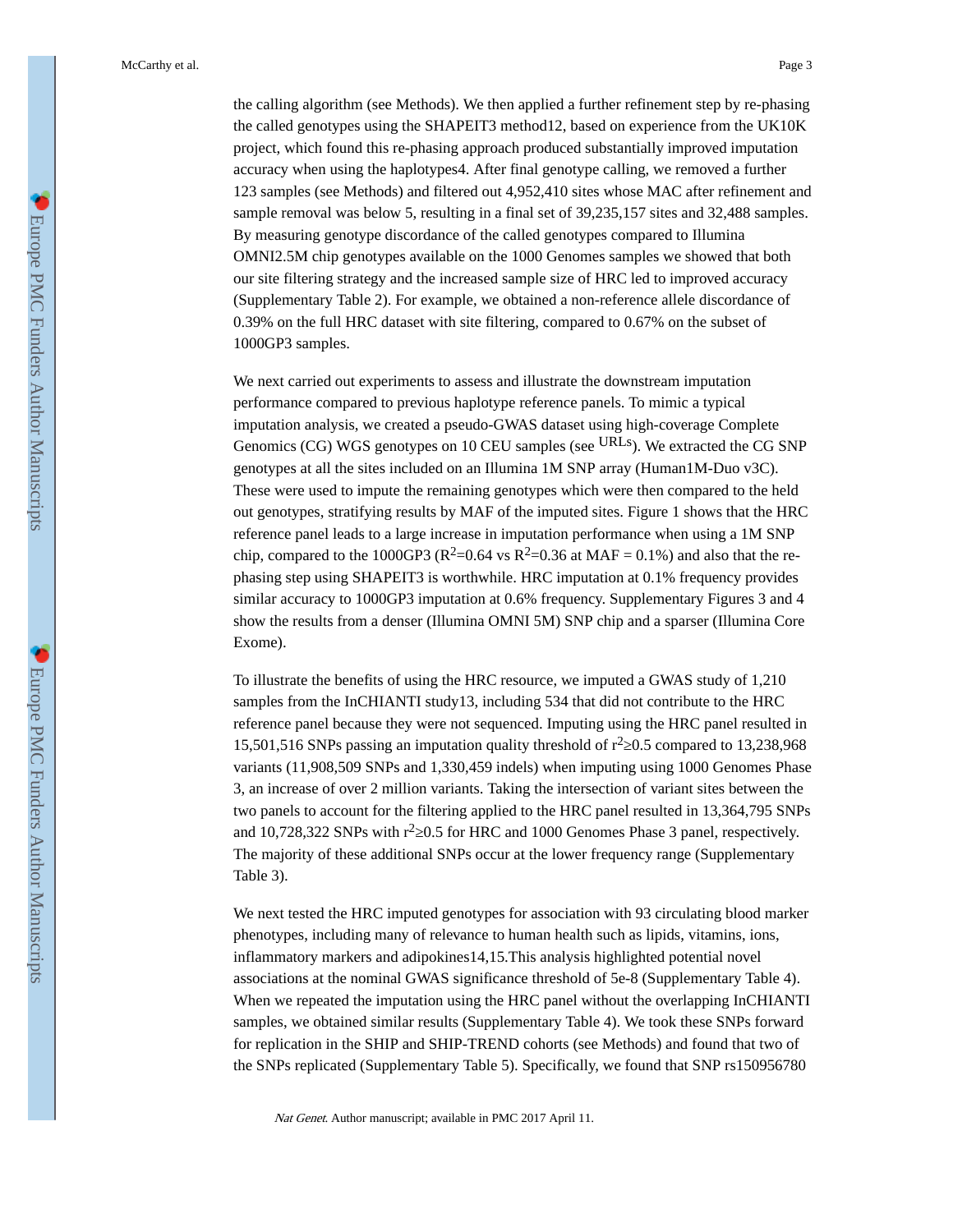(MAF= 0.6%) was associated with the Lactic Dehydrogenase phenotype (meta-analysis pvalue = 3.779E-29) and SNP rs147142246 (MAF= 0.6%) was associated with the Potassium phenotype (meta-analysis p-value = 8.7E-09). We also found that it is possible for HRC imputation to refine signals of association. For example, Figure 2 shows the association results of HapMap2, 1000GP3 and HRC based imputation for the  $\alpha_1$ -antitripsin phenotype at the SERPINA1 locus. HRC imputation gives a clear refinement of the signal at the rare causal SNP rs28929474 (MAF=0.5%) (Supplementary Table 6), known to predispose to the alpha 1 antitrypsin deficiency lung condition emphysema 16,17. Similar results were obtained when using the HRC panel that excluded the InCHIANTI samples (data not shown).

Since the HRC reference panel combines data from many different studies with a range of restrictions on data release we have developed centralized imputation server resources (see URLs). Under this model researchers upload phased or unphased genotype data and imputation is carried out on central servers. Once completed researchers can download imputed datasets. Along similar lines, we have also developed a lower throughput phasing server for haplotype estimation of clinical samples with genotypes from high-coverage WGS data that takes advantage of rare variant sharing 18 (see URLs). A limited subset of HRC haplotypes will be made available for researchers via the European Genome-phenome Archive (EGA) for the sole purpose of phasing and imputation.

This first release of the HRC is the largest human genetic variation resource to date and has been created via an unprecedented collaboration of data sharing across many groups. We envisage continuing to expand the HRC and are currently planning a second HRC release differing from the first release in two ways. Firstly, we aim to substantially increase the ethnic diversity of the panel, by including data from sequencing studies in world-wide sample sets such as the CONVERGE study19, AGVP20 and HGDP21 Secondly, we aim to include short insertions and deletions in addition to SNP variants. In the limit of a reference panel consisting of the whole human population except the person being imputed, then imputation would likely be almost perfect for alleles at any frequency, since the panel would contain close relatives that share long and almost identical tracts of sequence. Therefore, we do expect to be able to make future gains in imputation performance. In some populations that have experienced isolation (like Sardinia or Iceland) we expect to approach this limit much faster. Thinking further ahead, we hope to work closely with efforts under way to collect large samples of high-coverage sequenced samples such as the UK 100,000 Genomes Project (see URLs).

### **Online methods**

### **Union site list**

Every study provided us with their most recent version of their haplotypes in VCF format with one VCF for every autosome. For every cohort, bcftools (v0.2.0-rc12) was used to create an entire-autosome, SNP-only site list with alternate and total allele count information from these per-chromosome haplotypes. Multiallelic SNPs were broken into biallelics using 'bcftools norm'. These per-cohort site lists were merged into a single file using an in-house Perl script that correctly merges alternate and total allele counts. We created site lists called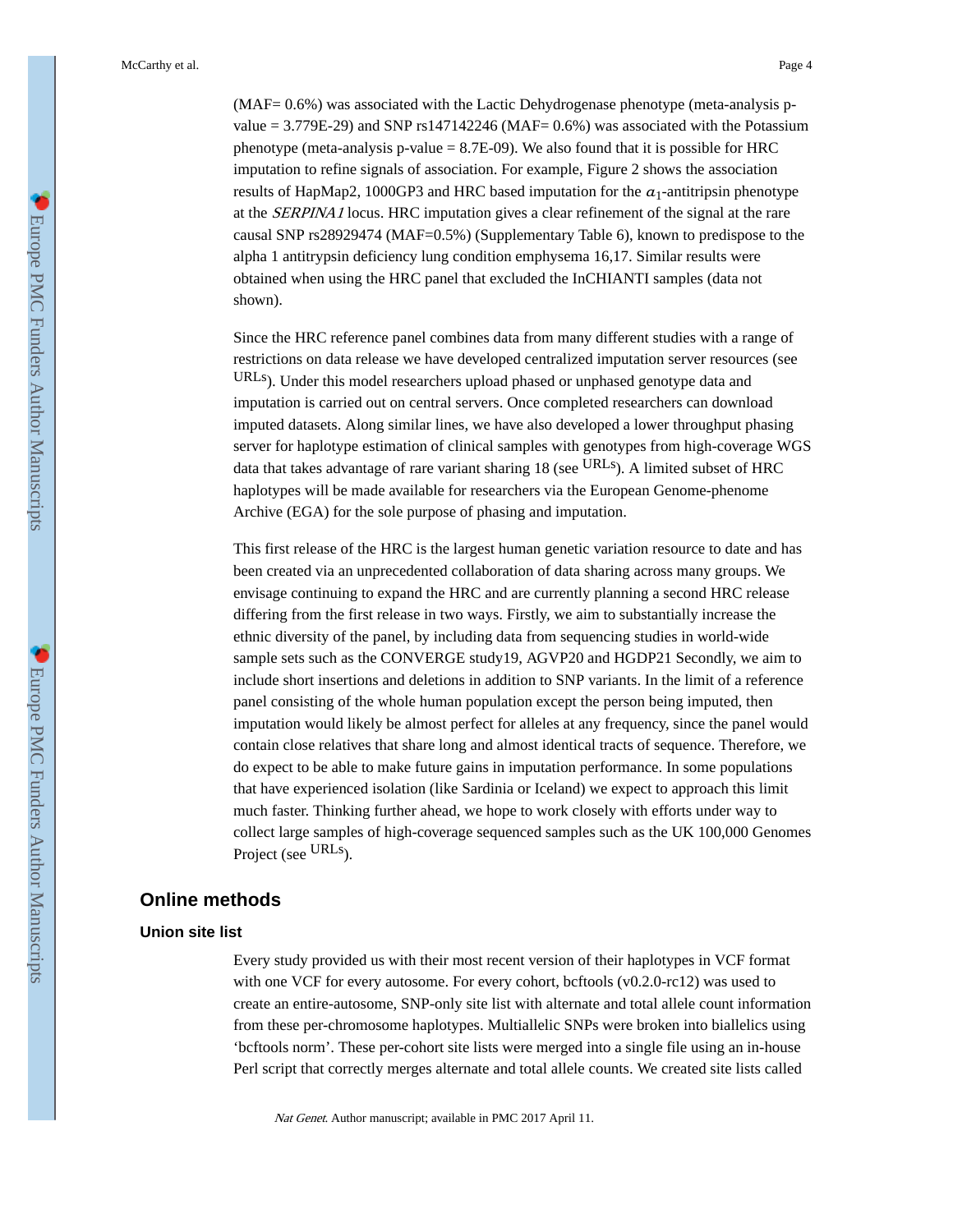MAC2 and MAC5 containing only sites with a minor allele count (MAC) across all studies of  $>= 2$  and  $>= 5$ , respectively, using bcftools. These sites lists contained 95,855,206 and 51,060,347 sites, respectively.

### **Genotype likelihood calculations**

The 'samtools mpileup' command was used to generate genotype likelihoods (GLs) at all MAC2 sites on a per sample basis from each sample's BAM file. The pipeline and software versions have been made available online (see URLs). The resulting BCF files were merged using the 'bcftools merge' command and the MAC2 sites and alleles extracted using the 'bcftools call' command. The use of 'bcftools call' here made a baseline set of non-LD based genotype calls for each site across all samples. These calls were used for some initial sample QC (see Sample filtering section). We calculated GLs on 33,070 samples in total.

### **Site filtering**

We used an ad-hoc method for initial variant filtering which enabled us to identify variants that had been filtered out 'quite often' by our submitting studies. For each site and for each cohort, we labelled the site as "called" in that study if the putative calls from bcftools based on GLs exhibited more than one allele in that cohort, or "not called" if it showed no variation. We also used the haplotype sets provided by each study to determine whether each study had filtered out each site or not using their own internal calling pipeline. To determine a threshold of "number of times filtered out", we stratified the sites according to their called status versus their filtered status (Supplementary Figure 5). We also measured the Ts/Tv ratio of the set of SNPs for each of these stratified combinations. SNPs corresponding to the cells above the red line in the figure were filtered out, removing all cells which had been filtered out by more than 4 studies or have Ts/Tv ratio less than 1.7.

We also applied a set of additional site filters as follows. We filtered out sites not on the MAC5 site list to restrict the site list to those that could be imputed well. We also filtered out sites if (i) any study (apart from 1000 Genomes) had a Hardy-Weinberg Equilibrium (HWE) p-value  $< 10^{-10}$ , (ii) any study (apart from 1000 Genomes) had an overall inbreeding coefficient  $<-0.1$ , (iii) a MAF $>0.1$  with the site being called in fewer than 3 of the studies and not called in 1000 Genomes (the latter restriction kept sites present at high frequencies in non-European populations that were only called in 1000 Genomes). We also filtered out sites called only in the GoNLstudy or IBD cohort. We completely excluded GPC haplotypes from this step of the site list creation process.

After applying these filters, the site list comprised of 44,038,997 sites. Finally, we made sure that 4,914,335 sites found on a selection of common SNP genotyping arrays and those used in the GIANT consortium and the Global Lipids Consortium (Supplementary Table 7) were included in the final site list. The final site list after this filtering contained 44,187,567 sites.

#### **Sample filtering**

Having used 'bcftools call' to extract sites and alleles, we had a set of baseline non-LD genotype calls (see Genotype likelihood calculations section). Based on these calls for chromosome 22, some outlier samples were evident and we removed 150 samples showing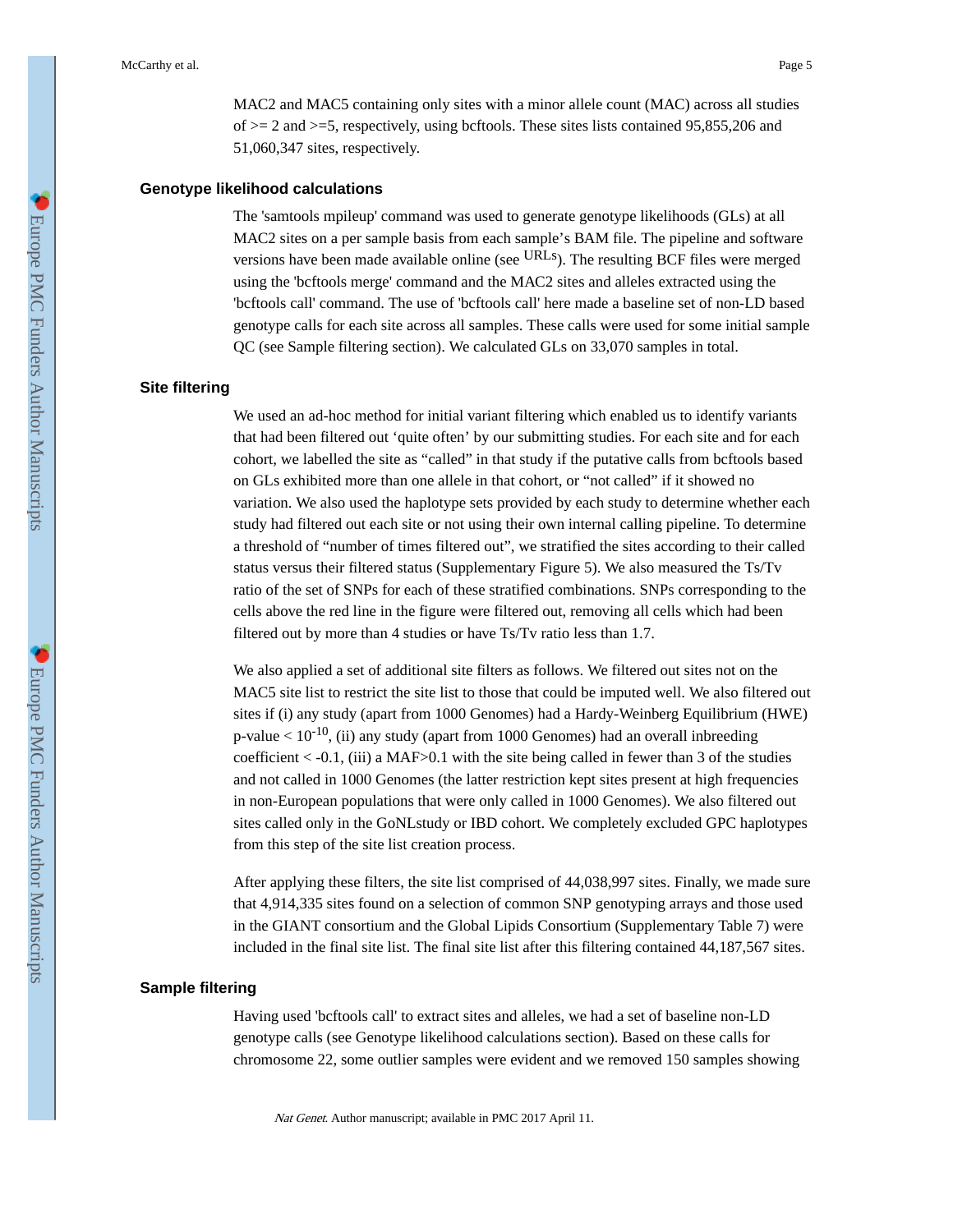To detect possible duplicates we used the original genotype calls submitted by the individual studies. We selected 1000 random sites that (1) were biallelic; (2) had European minor allele frequency  $> 5\%$  in 1000GP3; and (3) had no missing data in any of the individual studies. Using the 'bcftools gtcheck' command, we counted the number of genotypes that differed between each sample pair. There was a clear set of 269 sample pairs with very few genotypes differing over the 1000 sites. We identified these samples as duplicates either within or between studies and removed one of the samples in the pair as described in Supplementary Table 8. Due to some samples being represented more than twice, there were a total of 261 samples removed due to duplicates. Before genotype calling, we also removed (i) 9 samples for which we had Complete Genomics data so that we could use these samples for testing purposes, (ii) 31 samples from 1000GP3 that were related samples (see URLs), (iii) 8 samples from the HELIC, AMD and ProjectMinE studies with sample labeling inconsistencies. These filters resulted in 32,611 samples being used for the genotype calling and phasing steps.

In addition, after the phasing, 83 samples from the AMD study were removed as the consent for these samples had been removed. We also repeated the duplicate detection process on the final HRC genotype calls, since some studies increased in size late on within the analysis process. This resulted in an extra 40 samples being removed and a total of 32,488 samples in the final phased reference panel.

### **Genotype calling method leveraging existing haplotype calls**

We called genotypes from the genotype likelihoods computed on the HRC samples by extending the SNPTools22 algorithm to leverage pre-existing haplotypes available from each cohort. Like other phasing and calling approaches8,10, SNPTools is an MCMC approach in which each sample's haplotypes and genotypes are iteratively updated using the current estimates of all other samples. A low-complexity Hidden Markov Model (HMM) with just four states is used to update each sample, where the states are a set of four "surrogate parent" haplotypes. The MCMC sampler employs a Metropolis-Hastings (MH) step to sample the set of surrogate parents. In large sample sizes the search space for these surrogate haplotypes is huge and results in low acceptance rates for the sampler. Our extension, called GLPhase (see URLs) uses pre-existing haplotypes to restrict the set of possible haplotypes from which the MH sampler may choose surrogate parent haplotypes. For each individual, we restrict the search space to 200 haplotypes that most closely match the two pre-existing haplotypes of the individual using a Hamming distance metric (100 for each haplotype). We run the method on chunks of 1,024 sites at a time, which is the default setting for SNPtools. Since the pre-existing haplotypes from each study do not contain exactly the same set of sites we filled in missing alleles in the pre-existing haplotypes at our site list using the major allele at each site.

Restricting the search space in this way allows us to reduce the number of burn-in iterations from 56 to 5, the number of sampling iterations from 200 to 95, and the number of MH steps taken at each iteration for each individual from  $2N$  to 100, where N is the number of samples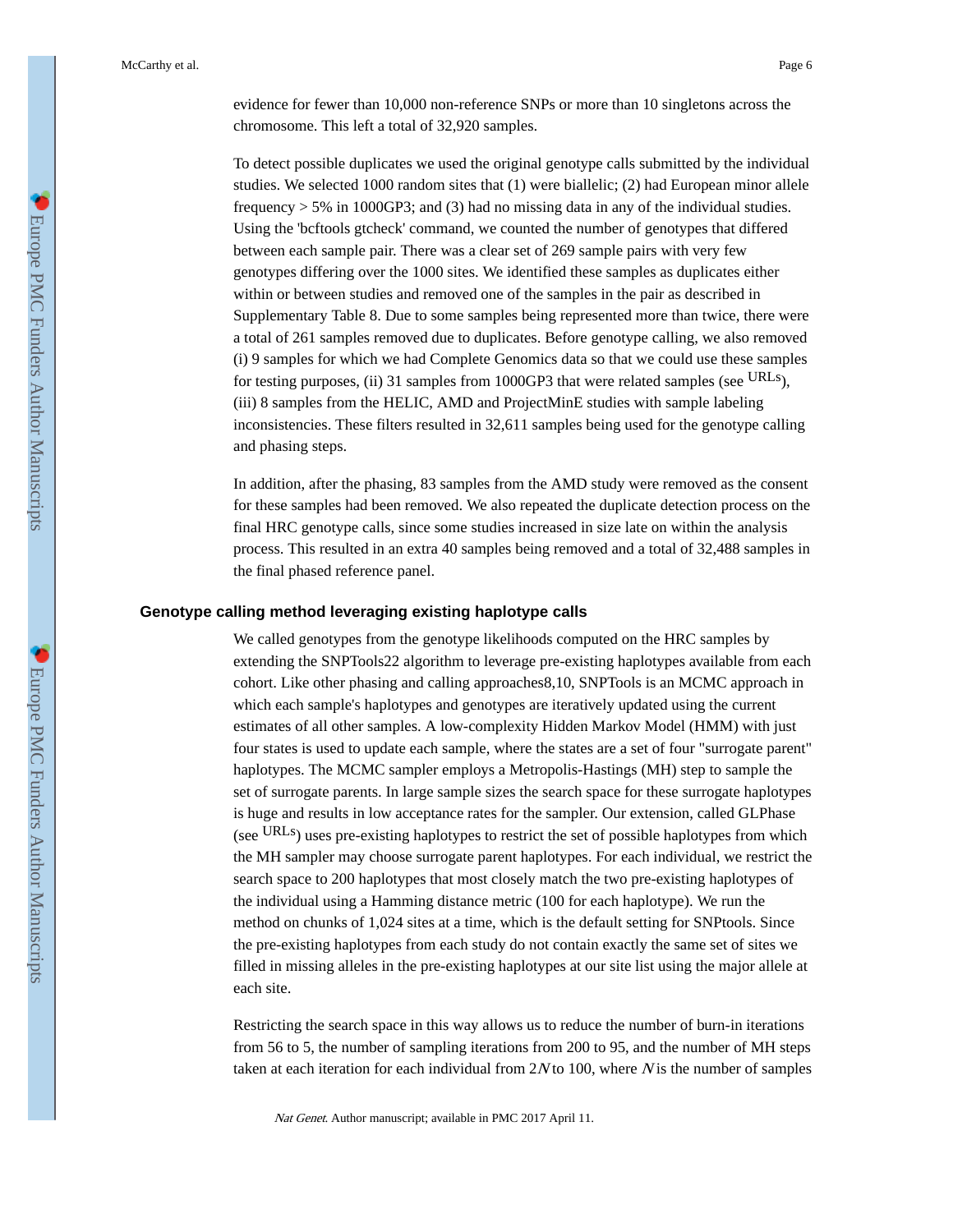being phased. This reduces the complexity of our phasing algorithm from  $O(N^2)$  to  $O(N)$ . Although our implementation of the Hamming distance search has complexity  $O(N^2)$ , for N  $= 30,000$ , the impact of the search on run time is small ( $\sim 5\%$  of run time on each chunk). A chunk of 1024 sites can be phased in ~200 minutes using ~1.3GB of RAM. Once sample sizes are encountered where the Hamming distance search begins to dominate, our implementation could be replaced with  $O(N \log N)$  clustering algorithms that we have implemented within the SHAPEIT3 algorithm12.

To illustrate how important GLPhase was to genotype calling and phasing on such a large sample size, we carried out a comparison to Beagle 3.1, Beagle 4.1 and the original SNPTools method. We ran all four methods on five randomly selected 1024 site chunks from chromosome 20 on the cluster using increasing sample sizes and measured run time. Supplementary Figure 6 shows that GLPhase is approximately 100 times faster than the next quickest method at the full HRC sample size.

#### **Final phasing and haplotype estimation**

We estimated haplotypes from GLPhase genotype calls using SHAPEIT312. Chromosomes were phased in chunks consisting of 16,000 variants plus 3,300 variants overlapping with neighboring chunks on either side. The non-default command line option -w 0.5 was used for SHAPEIT3. Chunks were ligated using the ligateHAPLOTYPES program (see URLs). SHAPEIT3 does not handle multiple variants at the same genomic coordinate, so multiallelic sites (SNPs with 3 or 4 alleles) were shifted by one or two base pairs for rephasing, and then moved back to their original position after chunk ligation.

# **Evaluation of genotype calling process**

We tested the genotype calling process on data from chromosome 20 with different combinations of site lists and sample sets to assess both the effects of site filtering and the benefits of increasing samples size. We evaluated 3 different site lists: the 1000 Genomes Phase 3 set of sites (775,927), our HRC MAC5 site list (1,128,114) and our HRC MAC5 site list with additional site filtering (1,006,559). We ran the genotype calling method on 3 different sets of samples : the 2,525 original 1000 Genomes Phase 3 samples, a subset of 13,309 HRC samples that we used at an early stage of HRC testing (HRC Pilot) from studies 1000GP3, AMD, GoNL, GoT2D, ORCADES, SardinIA, FINLAND and UK10K, and the near-final full set of 32,905 HRC samples. We called genotypes using GLPhase on each of these 9 datasets and examined genotype discordance compared to Illumina OMNI2.5M genotypes produced by the 1000 Genomes Project. For this comparison, we focused only on genotypes from 365 samples shared across the 3 sample sets and at 42,244 SNP sites. We calculated percentage discordance for the 3 possible genotypes consisting of reference (REF) and alternate (ALT) alleles as well as an overall non-reference allele discordance rate (NRD). Results are shown in Supplementary Table 2.

### **Downstream imputation performance**

We assessed imputation accuracy of 4 different reference panels : 1000 Genomes Phase 3, UK10K, and two versions of the HRC reference panel, with and without re-phasing with SHAPEIT3. To do this we used high-coverage WGS data made publicly available by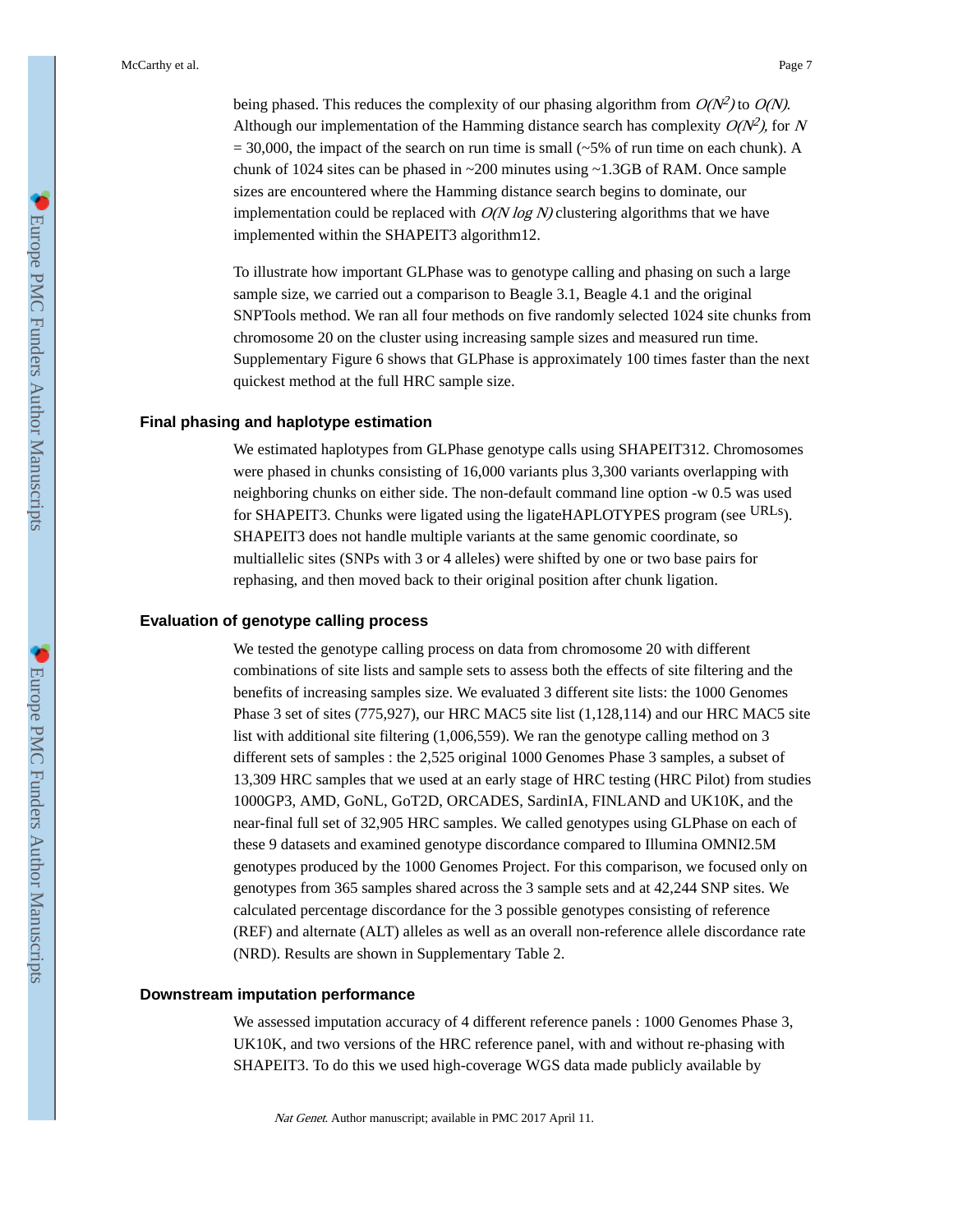Complete Genomics (CG) (see <sup>URLs</sup>). For the pseudo-GWAS samples we used data from 10 CEU samples that also occur in the 1000 Genomes Phase 3 samples. These samples were removed from the various reference panels before using them to assess imputation performance.

Three pseudo-GWAS panels were created based on three chip lists (see URLs) : The Illumina Omni 5M SNP array (HumanOmni5-4v1-1\_A), the Illumina Omni 1M SNP array (Human1M-Duo v3C), and the Illumina Core Exome SNP array (humancoreexome-12v1-1\_a). For these comparisons we only used sites in the intersection of the reference panels to enable a direct comparison.

These pseudo-chip genotypes were used to impute the remaining genotypes which were then compared to the held out genotypes, stratifying results by MAF of the imputed sites.

Imputation was carried out using IMPUTE27 which chooses a custom reference panel for each study individual in each 2 Mb segment of the genome. We set the khap parameter of IMPUTE2 to 1000. All other parameters were set to default values. We stratified imputed variants into allele frequency bins and calculated the squared correlation between the imputed allele dosages at variants in each bin with the masked CG genotypes (called aggregate  $r^2$  in Figure 1). Non-reference allele frequency for each SNP was calculated from HRC release 1 GLs at MAC>=5 sites. Figure 1 shows the results for the Illumina Omni 1M chip. Supplementary Figures 3 and 4 show the results from the Illumina Core Exome chip and the Illumina Omni 5M chip respectively.

### **Details of imputation, association testing and replication in the InCHIANTI study**

A total of 1,210 individuals from the InCHIANTI study were genotyped using the Illumina Infinium HumanHap550 genotyping array13,14 . Individuals were pre-phased using autosomal SNPs after filtering out SNPs with MAF <1%, Hardy-Weinberg  $p$ -value <10<sup>-04</sup>, and missingness >1%. SNPs were also removed if they could not be remapped to the GRCh37 (hg19) human reference. This resulted in 483,991 SNPs available for pre-phasing. Phasing was performed locally using SHAPEIT2 10.

Imputation was performed remotely using the Michigan Imputation Server (see URLs). A total of 39,235,157 SNPs and 47,045,346 variants were imputed from the HRC and 1000 Genomes Phase 3 (v5) reference panels, respectively. An imputation quality threshold of  $r^2$ >0.5 was subsequently applied to both imputation datasets prior to association testing. This resulted in 15,501,516 and 13,589,949 variants available for association analysis derived from HRC- and 1000 Genomes-based imputation, respectively.

A total of 93 circulating factors available in the InCHIANTI study were double inversenormalised, while adjusted for age and sex, prior to association testing14,15. Association analysis was performed using a linear mixed model framework as implemented in GEMMA (see URLs). Plots of association in Figure 2 were produced using LocusZoom (see URLs).

We attempted to replicate the associations reported in Supplementary Table 3 in the SHIP and SHIP-TREND cohorts23. The SHIP samples were genotyped using the Affymetrix Genome-Wide Human SNP Array 6.0. The SHIP-TREND samples was genotyped using the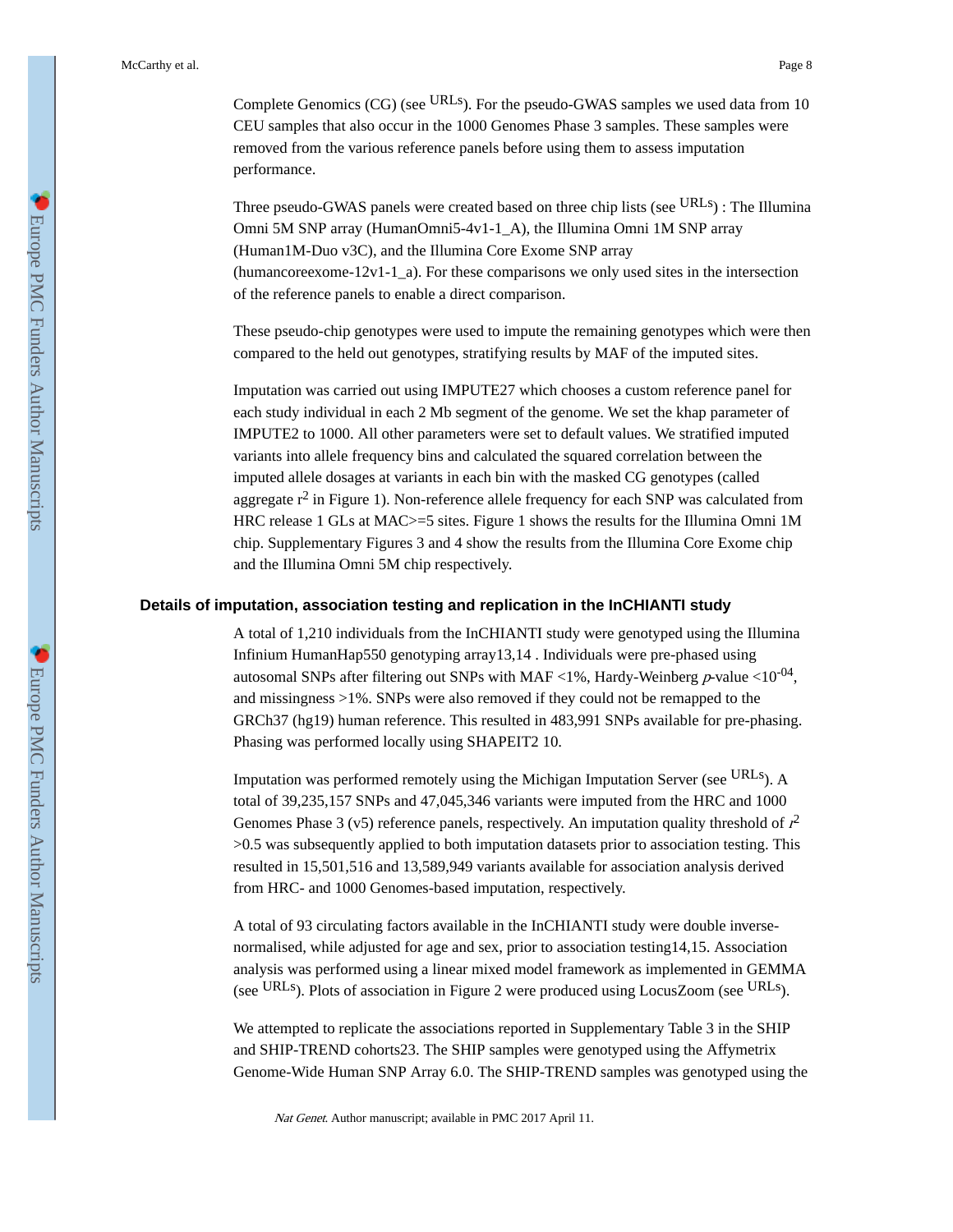Illumina Human Omni 2.5 array. Prior to imputation, duplicate samples (by IBS), samples with reported vs. genotyped gender mismatch or samples with a very high heterozygosity rate were excluded. Additionally, all monomorphic SNPs, SNPs with duplicate chromosomal position, SNPs with pHWE <0.0001 and SNPs with a callrate <95% were filtered. Imputation was performed on the Sanger Imputation Service (see URLs) against the HRC panel. In total, 4,070 SHIP samples and 986 SHIP-TREND samples were included in the imputation of genotypes. Association analyses were conducted using SNPTEST v2.5.224.

# **Supplementary Material**

Refer to Web version on PubMed Central for supplementary material.

# **Authors**

Shane McCarthy<sup>1,\*</sup>, Sayantan Das<sup>2,3,\*</sup>, Warren Kretzschmar<sup>4,\*</sup>, Olivier Delaneau<sup>5</sup>, Andrew R. Wood<sup>6</sup>, Alexander Teumer<sup>7,8</sup>, Hyun Min Kang<sup>2,3</sup>, Christian Fuchsberger<sup>2,3</sup>, Petr Danecek<sup>9</sup>, Kevin Sharp<sup>10</sup>, Yang Luo<sup>1</sup>, Carlo Sidore<sup>11</sup>, Alan Kwong<sup>2,3</sup>, Nicholas Timpson<sup>12</sup>, Seppo Koskinen<sup>13</sup>, Scott Vrieze<sup>14,15</sup>, Laura J. Scott<sup>2,3</sup>, He Zhang<sup>16</sup>, Anubha Mahajan<sup>4</sup>, Jan Veldink<sup>17</sup>, Ulrike Peters<sup>18,19</sup>, Carlos Pato<sup>20</sup>, Cornelia M. van Duijn<sup>21</sup>, Christopher E. Gillies<sup>22</sup>, Ilaria Gandin<sup>23</sup>, Massimo Mezzavilla<sup>24</sup>, Arthur Gilly<sup>1</sup>, Massimiliano Cocca<sup>25</sup>, Michela Traglia<sup>25</sup>, Andrea Angius<sup>5</sup>, Jeffrey Barrett<sup>1</sup>, Dorret I. Boomsma<sup>26</sup>, Kari Branham<sup>27</sup>, Gerome Breen<sup>28,29</sup>, Chad Brummet<sup>30</sup>, Fabio Busonero<sup>11</sup>, Harry Campbell<sup>31</sup>, Andrew Chan<sup>32,33</sup>, Sai Chen<sup>2,3,34,35</sup>, Emily Chew<sup>36</sup>, Francis S. Collins<sup>37</sup>, Laura Corbin<sup>12</sup>, George Davey Smith<sup>12</sup>, George Dedoussis<sup>38</sup>, Marcus Dorr<sup>39,40</sup>, Aliki-Eleni Farmaki<sup>38</sup>, Luigi Ferrucci<sup>41</sup>, Lukas Forer<sup>42</sup>, Ross M. Fraser<sup>31</sup>, Stacey Gabriel<sup>43</sup>, Shawn Levy<sup>44</sup>, Leif Groop<sup>45,46,47</sup>, Tabitha Harrison<sup>18</sup>, Andrew Hattersley<sup>48</sup>, Oddgeir L. Holmen<sup>49</sup>, Kristian Hveem<sup>49</sup>, Matthias Kretzler<sup>34,35,50</sup>, James Lee<sup>51,52</sup>, Matt McGue<sup>53</sup>, Thomas Meitinger<sup>54,55</sup>, David Melzer<sup>56</sup>, Josine Min<sup>12</sup>, Karen L. Mohlke<sup>57</sup>, John Vincent<sup>58,59,60</sup>, Matthias Nauck<sup>8,40</sup>, Deborah Nickerson<sup>61</sup>, Aarno Palotie<sup>43,61,62</sup>, Michele Pato<sup>20</sup>, Nicola Pirastu<sup>23</sup>, Melvin McInnis<sup>63</sup>, Brent Richards<sup>64</sup>, Cinzia Sala<sup>25</sup>, Veikko Salomaa<sup>13</sup>, David Schlessinger<sup>65,66,67</sup>, Sebastian Schoenheer<sup>42</sup>, P Eline Slagboom<sup>68</sup>, Kerrin Small<sup>69</sup>, Timothy Spector<sup>69</sup>, Dwight Stambolian<sup>70</sup>, Marcus Tuke<sup>6</sup>, Jaakko Tuomilehto<sup>71,72,73,74</sup>, Leonard Van den Berg<sup>17</sup>, Wouter Van Rheenen<sup>17</sup>, Uwe Volker<sup>40,75</sup>, Cisca Wijmenga<sup>76</sup>, Daniela Toniolo<sup>25</sup>, Eleftheria Zeggini<sup>1</sup>, Paolo Gasparini<sup>23,77</sup>, Matthew G. Sampson<sup>22</sup>, James F. Wilson<sup>31,78</sup>, Timothy Frayling<sup>6</sup>, Paul de Bakker<sup>79,80</sup>, Morris A. Swertz<sup>76,81</sup>, Steven McCarroll<sup>82,83</sup>, Charles Kooperberg<sup>18</sup>, Annelot Dekker<sup>17</sup>, David Altshuler<sup>43,83,84,85,86,87</sup>, Cristen Willer<sup>16,34,35</sup>, William Iacono<sup>53</sup>, Samuli Ripatti<sup>88</sup>, Nicole Soranzo<sup>1</sup>, Klaudia Walter<sup>1</sup>, Anand Swaroop<sup>89</sup>, Francesco Cucca<sup>11</sup>, Carl Anderson<sup>1</sup>, Michael Boehnke<sup>2,3</sup>, Mark I. McCarthy<sup>4,90,91</sup>, Richard Durbin<sup>1,\*\*</sup>, Gonçalo Abecasis<sup>2,3,\*\*</sup>, Jonathan Marchini<sup>10,4,\*\*</sup>, and for the Haplotype Reference **Consortium**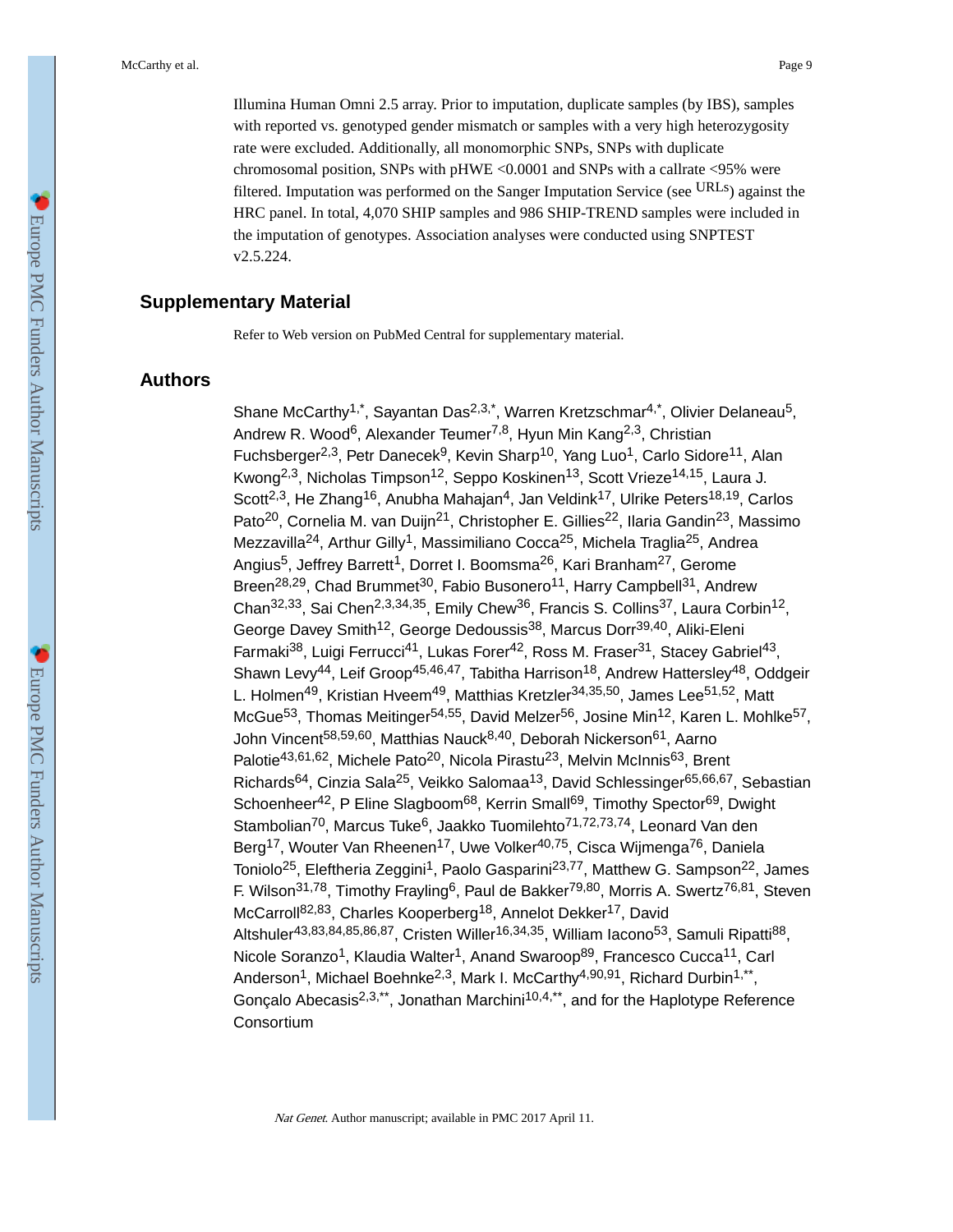# **Affiliations**

<sup>1</sup>Human Genetics, Wellcome Trust Sanger Institute, Hinxton, UK <sup>2</sup>Department of Biostatistics, University of Michigan, Ann Arbor, Michigan, USA <sup>3</sup>Center for Statistical Genetics , University of Michigan, Ann Arbor, Michigan, USA <sup>4</sup>Wellcome Trust Centre for Human Genetics, University of Oxford, Oxford, UK <sup>5</sup>Genetics and Development, University of Geneva, Geneva, Switzerland <sup>6</sup>Genetics of Complex Traits, Institute of Biomedical Science, University of Exeter Medical School, Exeter, UK <sup>7</sup>Institute for Community Medicine, University Medicine Greifswald, Germany <sup>8</sup>Institute of Clinical Chemistry and Laboratory Medicine, University Medicine Greifswald, Germany <sup>9</sup>Vertebrate Resequencing Informatics, Wellcome Trust Sanger Institute, Oxford, UK <sup>10</sup>Department of Statistics, University of Oxford, Oxford, UK <sup>11</sup>IRGB, CNR, Sardinia, Italy <sup>12</sup>MRC Integrative Epidemiology Unit, University of Bristol, Oakfield Grove, UK <sup>13</sup>THL, Finland <sup>14</sup>Institute for Behavioral Genetics, University of Colorado, Boulder, Colorado, USA <sup>15</sup>Department of Psychology and Neurosurgery, University of Colorado, Boulder, Colorado, USA <sup>16</sup>Department of Internal Medicine, Division of Cardiovascular Medicine, University of Michigan, Ann Arbor, Michigan, USA <sup>17</sup>Department of Neurology and Neurosurgery, Brain Center Rudolf Magnus, Utrecht, the Netherlands <sup>18</sup>Public Health Sciences Division, Fred Hutchinson Cancer Research Center, Seattle, Washington, USA <sup>19</sup>Department of Epidemiology, University of Washington School of Public Health, Seattle, Washington, USA <sup>20</sup>Department of Psychiatry, SUNY Downstate, Brooklyn, New York, USA <sup>21</sup>Genetic Epidemiology Unit, Department of Epidemiology, ErasmusMC, Rotterdam, the Netherlands 22Department of Pediatrics-Nephrology, University of Michigan School of Medicine, Ann Arbor, Michigan, USA <sup>23</sup>DSM, University of Trieste, Trieste, Italy <sup>24</sup>Genetica Medica, IRCCS-Burlo Garofolo, Trieste, Italy <sup>25</sup>Genetics and Cell Biology, San Raffaele Research Institute, Milano, Italy <sup>26</sup>Department of Biological Psychology, VU Amsterdam, Neuroscience Campus, Amsterdam, the Netherlands <sup>27</sup>Department of Ophthalmology and Visual Sciences, University of Michigan, Ann Arbor, Michigan, USA <sup>28</sup>MRC Social Genetic and Developmental Psychiatry Centre, Institute of Psychiatry, Psychology & Neuroscience, King's College, London, UK <sup>29</sup>NIHR Biomedical Research Centre for Mental Health, Institute of Psychiatry, Psychology & Neuroscience, King's College London and The South London Maudsley Hospital, London, UK <sup>30</sup>Department of Anesthesiology, University of Michigan, Ann Arbor, Michigan, USA 31The Usher Institute of Population Health Sciences and Informatics, University of Edinburgh, Edinburgh, UK <sup>32</sup>Division of Gastroenterology, Massachusetts General Hospital and Harvard Medical School, Boston, Massachusetts, USA 33Brigham and Women's Hospital, Channing Division of Network Medicine, Boston, Massachusetts, USA <sup>34</sup>Department of Computational Medicine, University of Michigan, Ann Arbor, Michigan, USA <sup>35</sup>Department of Bioinformatics , University of Michigan, Ann Arbor, Michigan, USA <sup>36</sup>Division of Epidemiology and Clinical Applications, National Eye Institute, Bethesda, Maryland, USA <sup>37</sup>Medical Genomics and Metabolic Genetics Branch, National Human Genome Research Institute, National Institutes of Health, Bethesda, Maryland, USA <sup>38</sup>Department of Nutrition and Dietetics, School of Health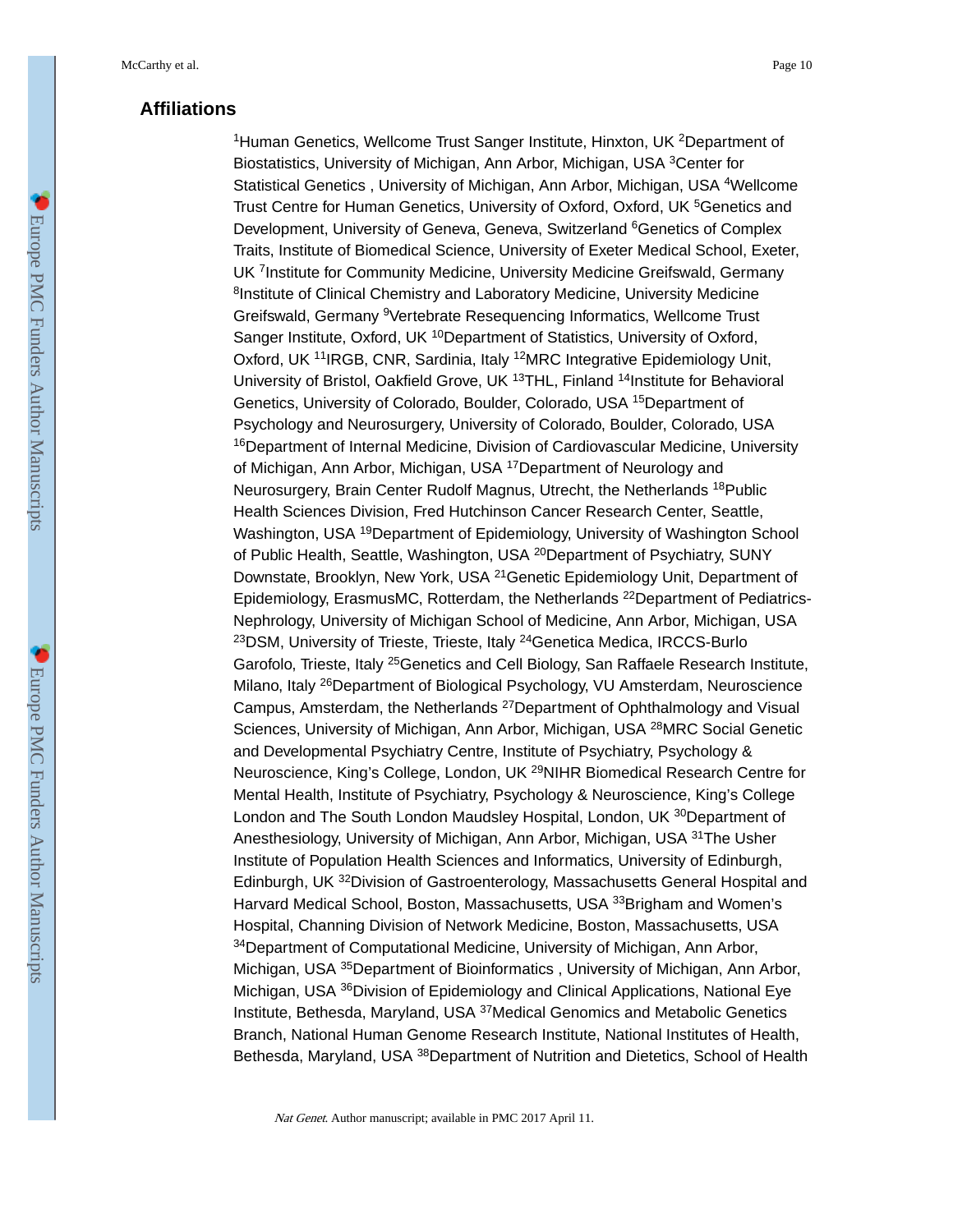Science and Education, Harokopio University, Athens, Greece <sup>39</sup>Department of Internal Medicine B, University Medicine Greifswald, Germany <sup>40</sup>DZHK (German Centre for Cardiovascular Research), Greifswald, Germany <sup>41</sup>Longitudinal Studies Section, Clinical Research Branch, Gerontology Research Centre, National Institute on Aging, Baltimore, Maryland, USA <sup>42</sup>Center for Biomedicine, University of Innsbruck, Bolzano, Italy <sup>43</sup>Program in Medical and Population Genetics, Broad Institute of MIT and Harvard, Cambridge, Massachusetts, USA <sup>44</sup>HudsonAlpha Institute for Biotechnology, Huntsville, Alabama, USA <sup>45</sup>Department of Clinical Sciences, Diabetes and Endocrinology, University of Lund, Malmo, Sweden <sup>46</sup>Finnish Institute for Molecular Medicine, University of Helsinki, Helsinki, Finland <sup>47</sup>Research Programs Unit, Diabetes and Obesity, University of Helsinki, Helsinki, Finland <sup>48</sup>Department of Diabetes and Vascular Medicine, University of Exeter Medical School, Exeter, UK <sup>49</sup>Hunt Research Centre, Department of Public Health and General Practice, Norwegian University of Science and Technology, Levanger, Norway 50Department of Internal Medicine, University of Michigan School of Medicine, Ann Arbor, Michigan, USA <sup>51</sup>Cambridge Institute for Medical Research, University of Cambridge, Cambridge, UK <sup>52</sup>Department of Medicine, University of Cambridge School of Clinical Medicine, Addenbrooke's Hospital, Cambridge, UK <sup>53</sup>Department of Psychology, University of Minnesota, Minneapolis, Minnesota, USA <sup>54</sup>Institute of Human Genetics, Helmholtz Zentrum München, German Research Center for Environmental Health, Neuherberg, Germany <sup>55</sup>Institute of Human Genetics, Technische Universität München, Munich, Germany <sup>56</sup>Epidemiology and Public Health, Institute of Biomedical and Clinical Science, University of Exeter Medical School, Exeter, UK <sup>57</sup>Department of Genetics, University of North Carolina. Chapel Hill, Chapel Hill, North Carolina, USA <sup>58</sup>Molecular Neuropsychiatry and Development Laboratory, Centre for Addiction and Mental Health, Toronto, Canada 59Department of Psychiatry, University of Toronto, Toronto, Canada <sup>60</sup>Institute of Medical Science, University of Toronto, Toronto, Canada <sup>61</sup>Genome Sciences, University of Washington, Seattle, Washington, USA <sup>62</sup>Institute for Molecular Medicine, FIMM, Helsinki, Finland <sup>63</sup>Department of Psychiatry, University of Michigan, Ann Arbor, Michigan, USA <sup>64</sup>Massachusetts General Hospital, Boston, Massachusetts, USA <sup>65</sup>Department of Medicine, McGill University, Montreal, Canada 66Department of Human Genetics, McGill University, Montreal, Canada <sup>67</sup>National Institute on Aging, National Institutes of Health, Baltimore, Maryland, USA <sup>68</sup>Molecular Epidemiology Section, Department of Medical Statistics and Bioinformatics, Leiden University Medical Center, Leiden, the Netherlands <sup>69</sup>The Department of Twin Research and Genetic Epidemiology, King's College, London, UK <sup>70</sup>Department of Ophthalmology, University of Pennsylvania, Philadelphia, Pennsylvania, USA <sup>71</sup>Chronic Disease Prevention Unit, National Institute for Health and Welfare, Helsinki, Finland <sup>72</sup>Instituto de Investigacion Sanitaria del Hospital Universario LaPaz, University Hospital LaPaz, Autonomous University of Madrid, Madrid, Spain <sup>73</sup>Center for Vascular Prevention, Danube University Krems, Krems, Austria <sup>74</sup>Diabetes Research Group, King Abdulaziz University, Saudi Arabia <sup>75</sup>Interfaculty Institute for Genetics and Functional Genomics, University Medicine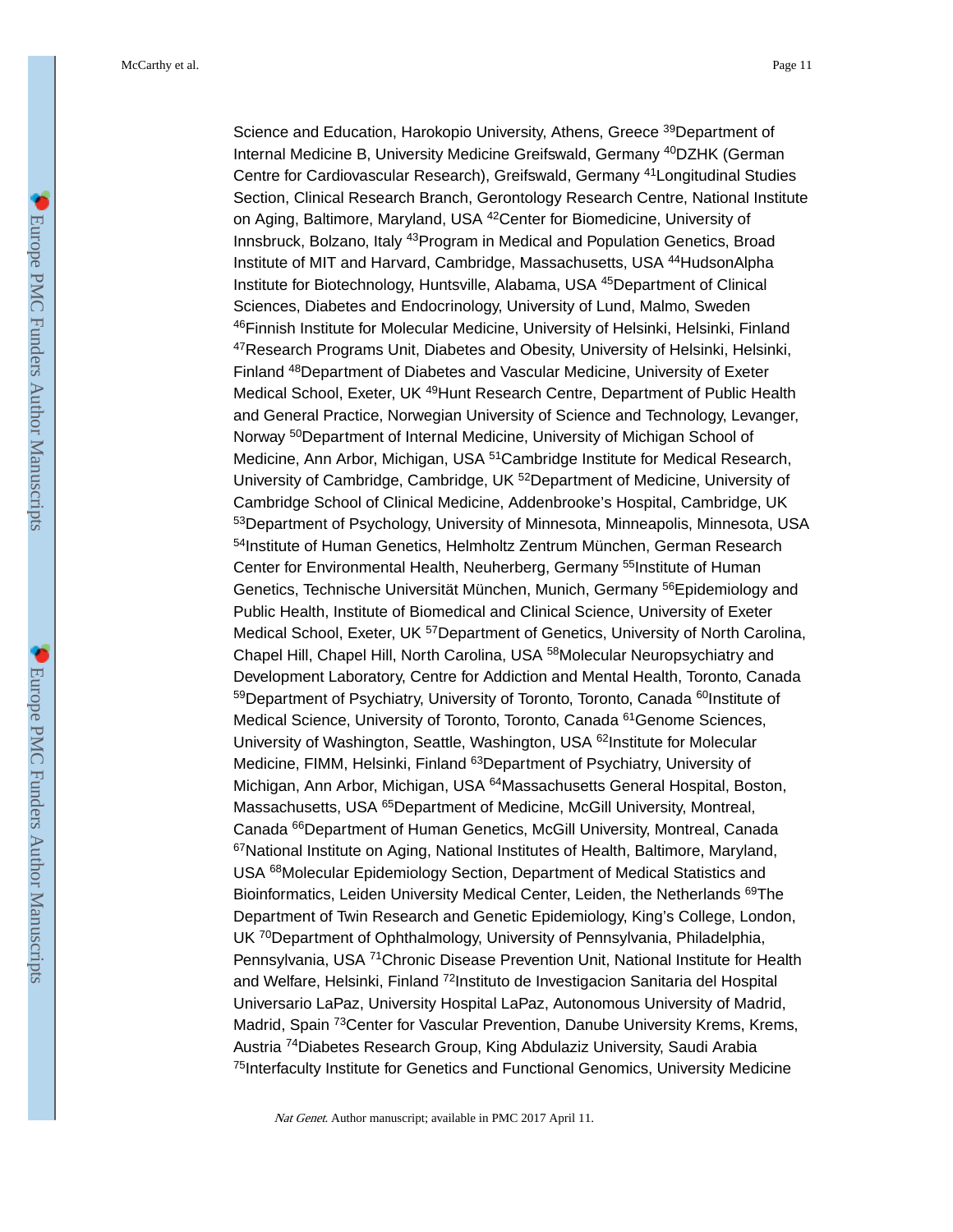Greifswald, Germany <sup>76</sup>Department of Genetics, University of Groningen, University Medical Center Groningen, Groningen, the Netherlands<sup>77</sup>Department of Experimental Genetics, Sidra, Doha, Qatar <sup>78</sup>MRC Human Genetics Unit, Institute of Genetics and Molecular Medicine, University of Edinburgh, Western General Hospital, Edinburgh, UK <sup>79</sup>Medical Genetics, University Medical Center, Utrecht, the Netherlands <sup>80</sup>Department of Epidemiology, Julius Center for Health Sciences and Primary Care, University Medical Center Utrecht, Utrecht, the Netherlands 81 Genomics Coordination Center, University of Groningen, University Medical Center Groningen, Groningen, the Netherlands <sup>82</sup>Stanley Center for Psychiatric Research, Broad Institute of MIT and Harvard, Cambridge, Massachusetts, USA 83Department of Genetics, Harvard Medical School, Boston, Massachusetts, USA <sup>84</sup>Department of Molecular Biology, Massachusetts General Hospital, Boston, Massachusetts, USA <sup>85</sup>Diabetes Research Center (Diabetes Unit), Department of Medicine, Massachusetts General Hospital, Boston, Massachusetts, USA <sup>86</sup>Department of Medicine, Harvard Medical School, Boston, Massachusetts, USA 87Department of Biology, Massachusetts Institute of Technology, Cambridge, Massachusetts, USA 88Department of Public Health, University of Helsinki, Helsinki, Finland <sup>89</sup>Neurobiology-Neurodegeneration and Repair Laboratory, National Eye Institute, National Institutes of Health, Bethesda, Maryland, USA <sup>90</sup>Oxford Centre for Diabetes, Endocrinology and Metabolism, Radcliffe Department of Medicine, University of Oxford, Oxford, UK <sup>91</sup>Oxford NIHR Biomedical Research Centre, Churchill Hospital, Headington, Oxford, UK

# **Acknowledgements**

J.M acknowledges support from the ERC (Grant no. 617306). W.K acknowledges support from the Wellcome Trust (Grant no. WT097307). S.M and R.D acknowledge support from Wellcome Trust grant WT098051. This study makes use of data generated by the UK10K Consortium. The Wellcome Trust provided funding for UK10K (WT091310). We are grateful to all participants of all the studies that have contributed data to the HRC. A full list of acknowledgements for cohorts is given in the Supplementary Note.

# **References**

- 1. International HapMap Consortium. A second generation human haplotype map of over 3.1 million SNPs. Nature. 2007; 449:851–861. [PubMed: 17943122]
- 2. 1000 Genomes Project Consortium. A global reference for human genetic variation. Nature. 2015; 526:68–74. [PubMed: 26432245]
- 3. Genome of the Netherlands Consortium. Whole-genome sequence variation, population structure and demographic history of the Dutch population. Nat Genet. 2014; 46:818–825. [PubMed: 24974849]
- 4. Huang J, et al. Improved imputation of low-frequency and rare variants using the UK10K haplotype reference panel. Nature Communications. 2015; 6:8111.
- 5. Sidore C, et al. Genome sequencing elucidates Sardinian genetic architecture and augments association analyses for lipid and blood inflammatory markers. Nat Genet. 2015; 47:1272–1281. [PubMed: 26366554]
- 6. Marchini J, Howie B, Myers S, McVean G, Donnelly P. A new multipoint method for genome-wide association studies by imputation of genotypes. Nat Genet. 2007; 39:906–913. [PubMed: 17572673]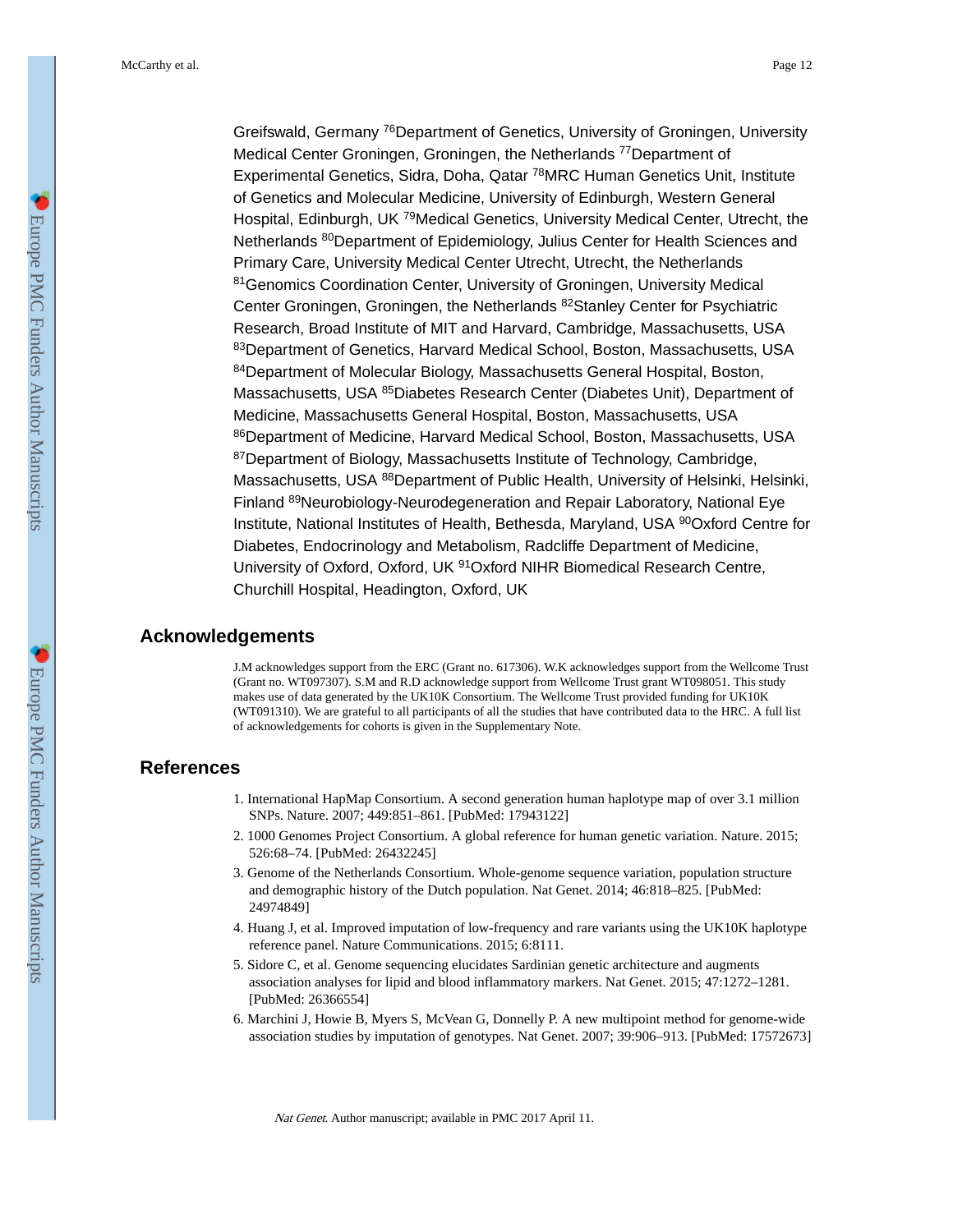- 7. Howie BN, Donnelly P, Marchini J. A flexible and accurate genotype imputation method for the next generation of genome-wide association studies. PLoS Genet. 2009; 5:e1000529. [PubMed: 19543373]
- 8. Li Y, Willer CJ, Ding J, Scheet P, Abecasis GR. MaCH: using sequence and genotype data to estimate haplotypes and unobserved genotypes. Genet Epidemiol. 2010; 34:816–834. [PubMed: 21058334]
- 9. Howie B, Fuchsberger C, Stephens M, Marchini J, Abecasis GR. Fast and accurate genotype imputation in genome-wide association studies through pre-phasing. Nat Genet. 2012; 44:955–959. [PubMed: 22820512]
- 10. Delaneau O, Zagury J-F, Marchini J. Improved whole-chromosome phasing for disease and population genetic studies. Nat Methods. 2013; 10:5–6. [PubMed: 23269371]
- 11. Fuchsberger C, Abecasis GR, Hinds DA. minimac2: faster genotype imputation. Bioinformatics. 2015; 31:782–784. [PubMed: 25338720]
- 12. O'Connell J, Sharp K, Delaneau O, Marchini J. Haplotype estimation for biobank scale datasets. Nat Genet. 2016 in press.
- 13. Ferrucci L, et al. Subsystems contributing to the decline in ability to walk: bridging the gap between epidemiology and geriatric practice in the InCHIANTI study. J Am Geriatr Soc. 2000; 48:1618–1625. [PubMed: 11129752]
- 14. Melzer D, et al. A Genome-Wide Association Study Identifies Protein Quantitative Trait Loci (pQTLs). PLoS Genet. 2008; 4:e1000072. [PubMed: 18464913]
- 15. Wood AR, et al. Imputation of variants from the 1000 Genomes Project modestly improves known associations and can identify low-frequency variant-phenotype associations undetected by HapMap based imputation. PLoS ONE. 2013; 8:e64343. [PubMed: 23696881]
- 16. Bathurst IC, Travis J, George PM, Carrell RW. Structural and functional characterization of the abnormal Z α1-antitrypsin isolated from human liver. FEBS Letters. 1984; 177:179–183. [PubMed: 6333994]
- 17. Ferrarotti I, et al. Serum levels and genotype distribution of α1-antitrypsin in the general population. Thorax. 2012; 67 thoraxjnl-2011-201321-674.
- 18. Sharp K, Kretzschmar W, Delaneau O, Marchini J. Phasing for medical sequencing using rare variants and large haplotype reference panels. Bioinformatics. 2016; btw065. doi: 10.1093/ bioinformatics/btw065
- 19. CONVERGE consortium. Sparse whole-genome sequencing identifies two loci for major depressive disorder. Nature. 2015; 523:588–591. [PubMed: 26176920]
- 20. Gurdasani D, et al. The African Genome Variation Project shapes medical genetics in Africa. Nature. 2015; 517:327–332. [PubMed: 25470054]
- 21. Rosenberg NA, et al. Genetic structure of human populations. Science. 2002; 298:2381–2385. [PubMed: 12493913]
- 22. Wang Y, Lu J, Yu J, Gibbs RA, Yu F. An integrative variant analysis pipeline for accurate genotype/haplotype inference in population NGS data. Genome Res. 2013; 23:833–842. [PubMed: 23296920]
- 23. Völzke H, et al. Cohort profile: the study of health in Pomerania. Int J Epidemiol. 2011; 40:294– 307. [PubMed: 20167617]
- 24. Marchini J, Howie B. Genotype imputation for genome-wide association studies. Nat Rev Genet. 2010; 11:499–511. [PubMed: 20517342]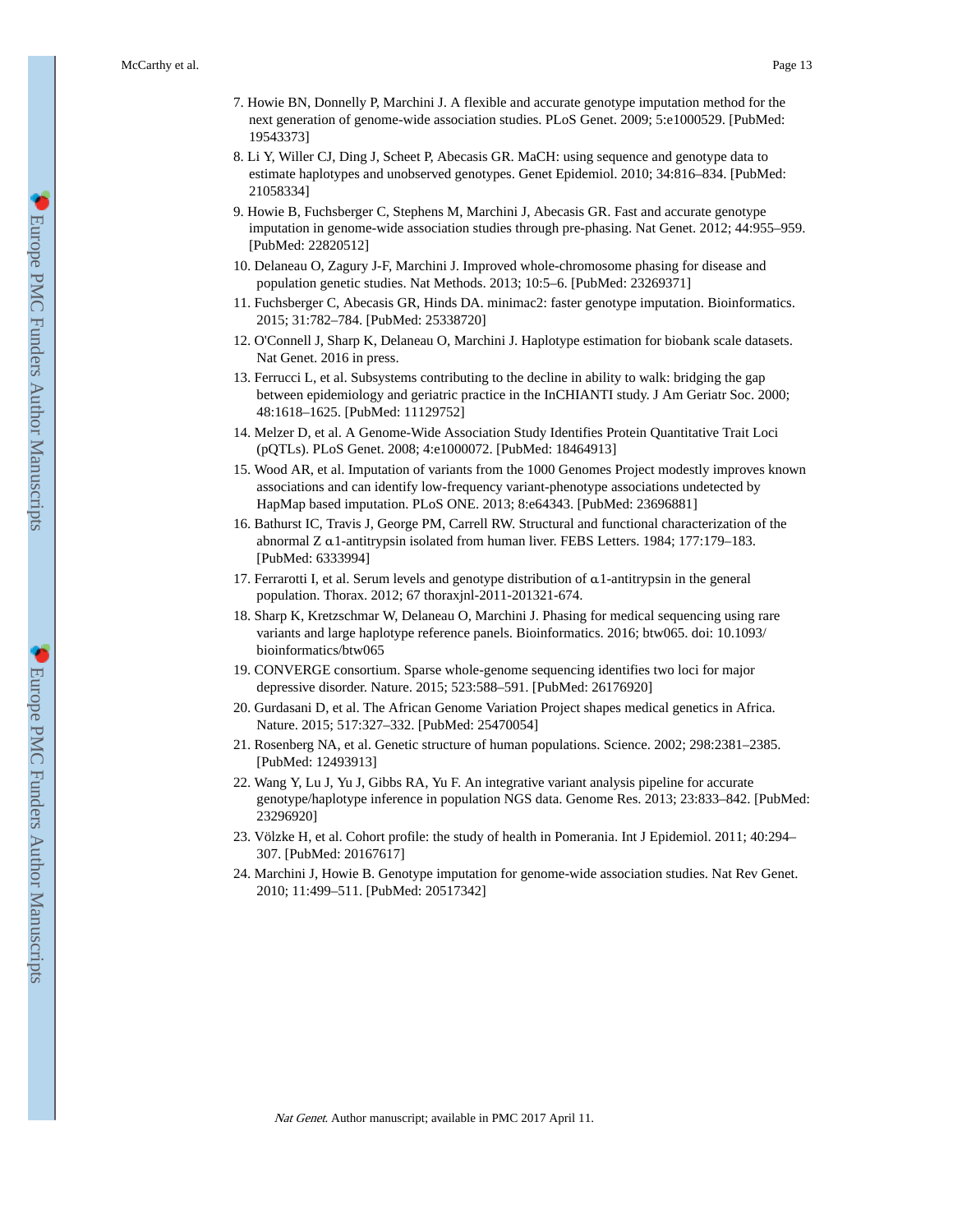McCarthy et al. Page 14



### **Figure 1. Performance of imputation using different reference panel.**

The x-axis shows the non-reference allele frequency of the SNP being imputed on a log scale. The y-axis shows imputation accuracy measured by aggregate  $r^2$  when imputing SNP genotypes into 10 CEU samples. These results are based on using genotypes from sites on Illumina OMNI 1M SNP array was used as pseudo-GWAS data.